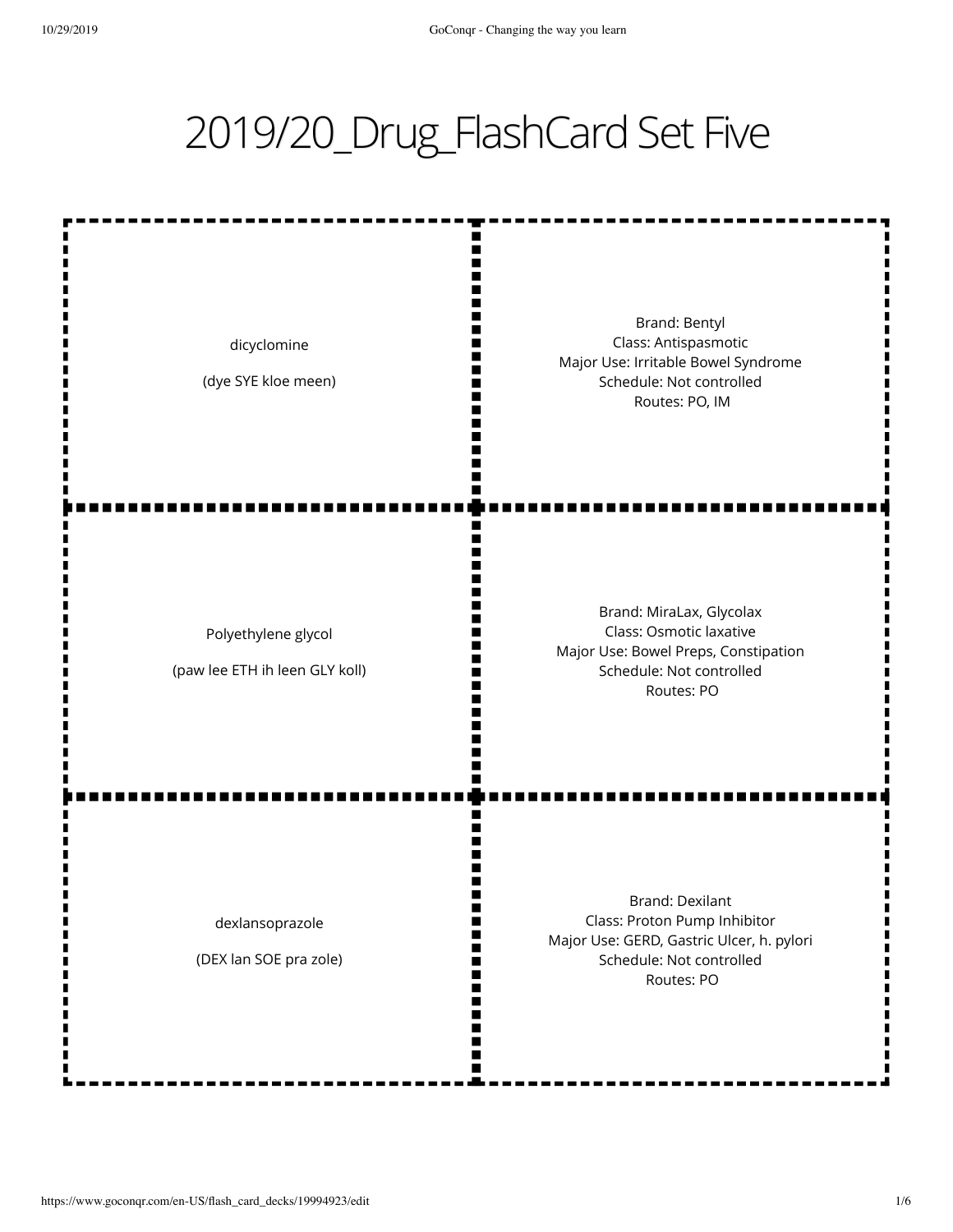п

П

| lansoprazole<br>(lan SOE pra zol)  | Brand: Prevacid<br>Class: Proton Pump Inhibitor<br>Major Use: GERD, Gastric Ulcer, h. pylori<br>Schedule: Not Controlled<br>Routes: PO            |
|------------------------------------|---------------------------------------------------------------------------------------------------------------------------------------------------|
| omeprazole<br>(oh MEP ra zol)      | <b>Brand: Prilosec</b><br>Class: Proton Pump Inhibitor<br>Major Use: GERD, Gastric Ulcer, h. pylori<br>Schedule: Not controlled<br>Routes: PO     |
| pantoprazole<br>(pan TOE pra zole) | <b>Brand: Protonix</b><br>Class: Proton Pump Inhibitor<br>Major Use: GERD, Gastric Ulcer, h. pylori<br>Schedule: not controlled<br>Routes: PO, IV |

 $\blacksquare$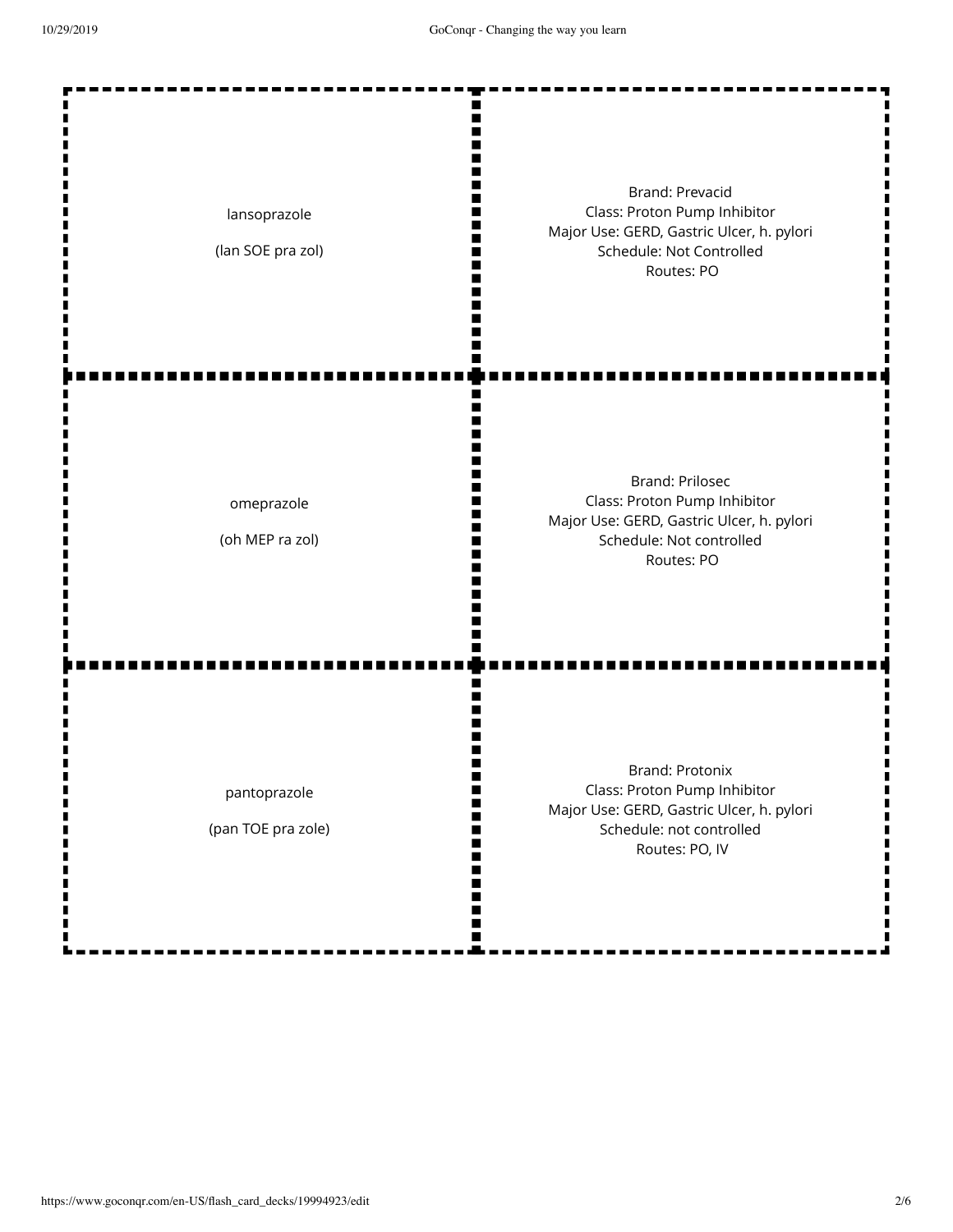Ţ

П

| esomeprazole<br>(ES ohMEP ra zole) | <b>Brand: Nexium</b><br>Class: Proton Pump Inhibitor<br>Major Use: GERD, Gastric Ulcer, h. pylori<br>Schedule: not controlled<br>Routes: PO    |
|------------------------------------|------------------------------------------------------------------------------------------------------------------------------------------------|
| famotidine<br>(fam OH ti deen)     | Brand: Pepcid, Pepcid AC<br>Class: Histamine Blocker (H2)<br>Major Use: GERD, Gastric Ulcer<br>Schedule: not controlled<br>Routes: PO, IV      |
| ranitidine<br>(ra NIT i deen)      | Brand: Zantac<br>Class: Histamine Blocker (H2)<br>Major Use: GERD, Duodenal & Gastric Ulcers<br>Schedule: Not controlled<br>Routes: PO, IM, IV |

ō

۰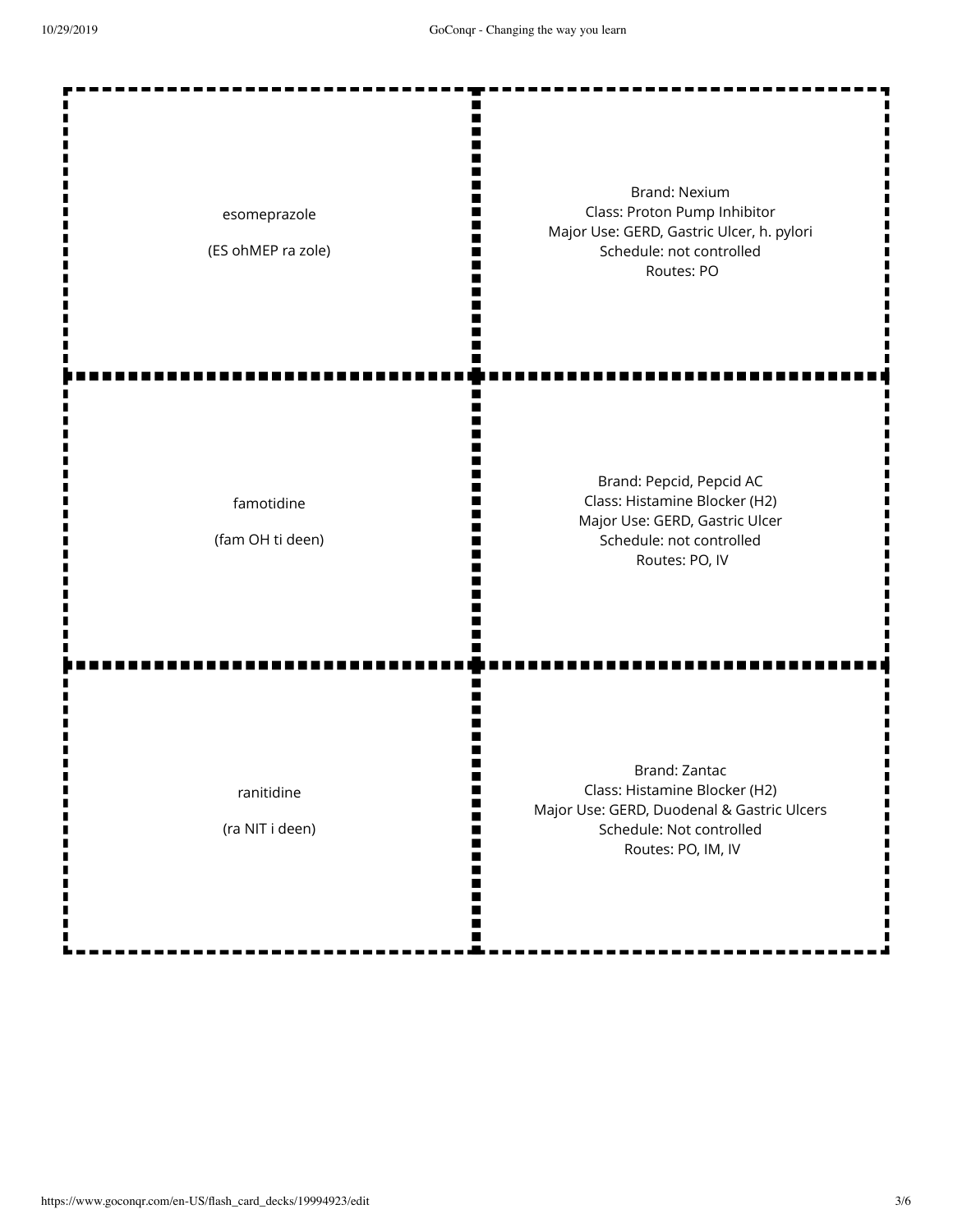Ш II. п II. П

П m II. W m

Ш Ш II.

ш N Ш

ш

m Ш ш ш H Ш m

m I٢

levothyroxine

(LEE voe thye ROX een)

Brand: Synthroid, Levothroid, Levoxyl Class: Hormone Replacement (Thyroid) Major Use: Hypothyroidism Schedule: Not controlled Routes: PO, IM, IV

ethinyl estradiol + etonogestrel vaginal ring

(ETH in il estra DYE ole) + (et oh noe JES trel)

Brand: NuvaRing Class: Intra-Vaginal Birth Control Major Use: Contraception Schedule: Not controlled Routes: Vaginal

testosterone topical

(tes TOS ter own)

Brand: AndroGel, Axiron, Testim Class: Hormone Replacement (Testosterone) Major Use: Hypogonadism Schedule: Schedule III Routes: Topical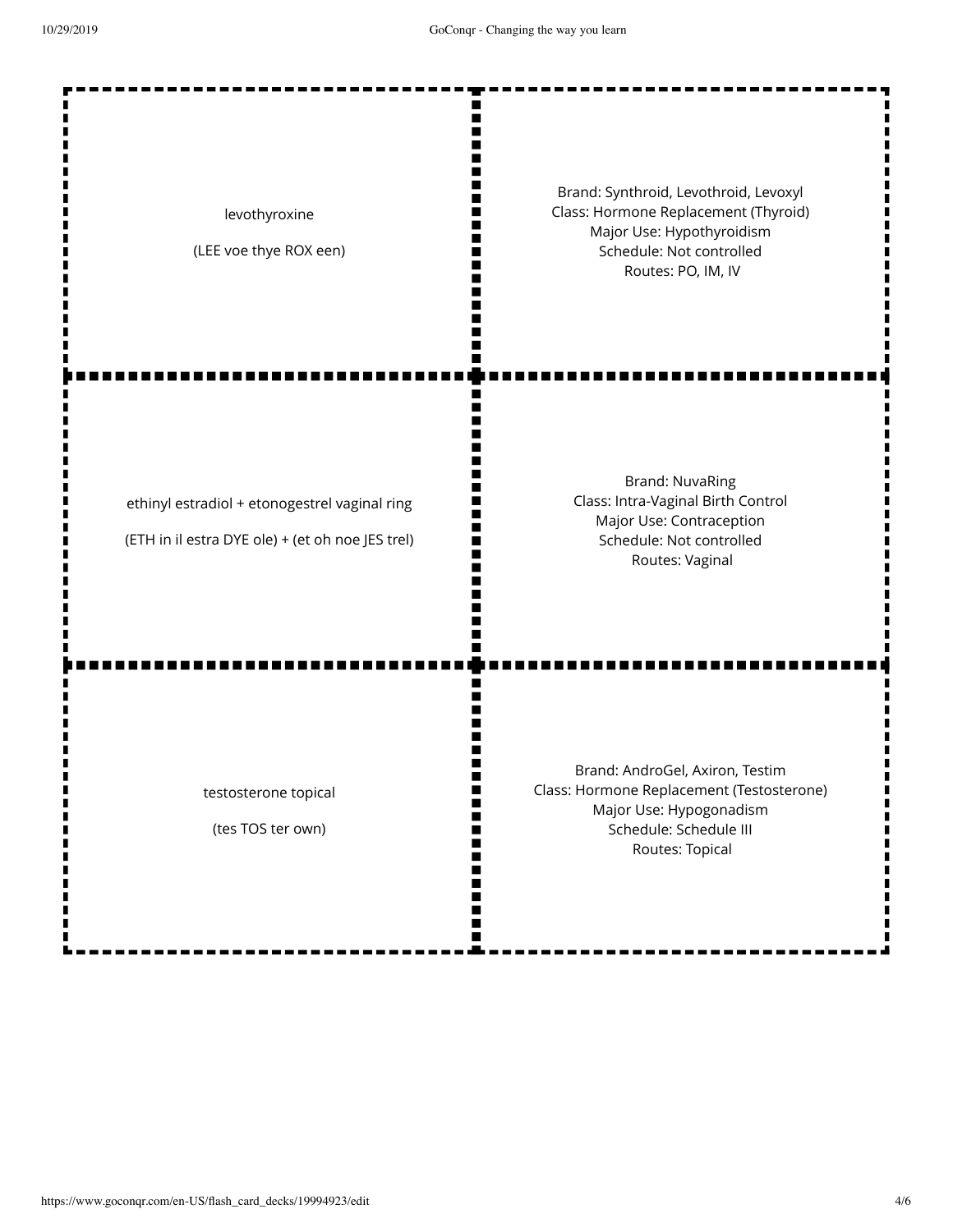Ш

conjugated estrogen

(KON joo gay ted ES troe jenz)

Brand: Premarin Class: Hormone Replacement (Estrogen) Major Use: Menopause, Hypoestrogenism Schedule: Not controlled Routes: PO

ethinyl estradiol + norgestimate

(ETH in il ess tra DYE ole) + (nor Jess tim ate)

Brand: Ortho Tri-cyclen, Ortho Tri-Cyclen Lo, TriNessa, Tri-Sprintec Class: Oral Birth Control Major Use: Contraception Schedule: Not controlled Routes: PO

estradiol

(ess tra DYE ole)

Brand: Estrace Class: Hormone Replacement (Estrogen) Major Use: Menopause, Hypoestrogenism Schedule: Not controlled Routes: PO

ethinyl estradiol + norethindrone

(ETH in ill ess tra DYE ole + nor ETH in drone)

Brand: Loestrin, Necon, Microgestin, Junel Class: Oral Birth Control Major Use: Contraception Schedule: Not controlled Routes: PO